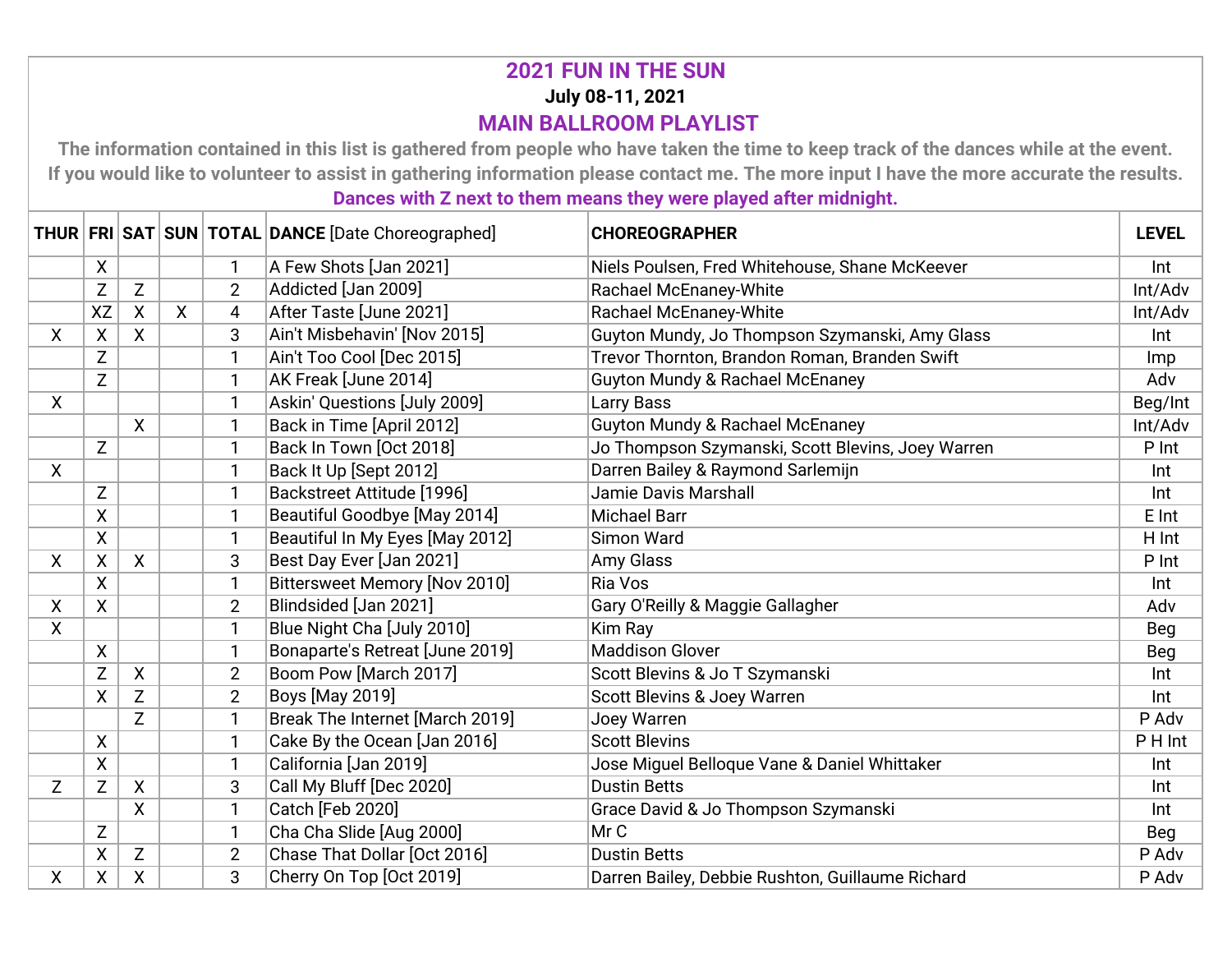|   |              | X            |   | 1              | Choose Joy [Oct 2019]                                | Rachael McEnaney-White                             | Int     |
|---|--------------|--------------|---|----------------|------------------------------------------------------|----------------------------------------------------|---------|
|   |              | Z            |   | $\mathbf{1}$   | Cliché Love Song [Oct 2015]                          | Jo Thompson Szymanski, Guyton Mundy, John Robinson | Int     |
| Χ | Z            | Z            |   | 3              | Come Alive [Feb 2018]                                | Shane McKeever & Rachael McEnaney-White            | P Adv   |
| Χ |              |              |   | $\mathbf{1}$   | Confident [Oct 2015]                                 | Amy Glass & Darren Bailey                          | P Int   |
| Z |              |              |   | $\mathbf{1}$   | Coochie Bang Bang [May 2009]                         | <b>Scott Blevins</b>                               | H Int   |
| Χ | X            | X            |   | 3              | Country In 3 [Jan 2021]                              | Michele Burton, Jo T Szymanski, Maddison Glover    | Int     |
| Z | Z            | Z            |   | 3              | Crash [Oct 2016]                                     | Fred Whitehouse                                    | Int     |
|   |              | χ            |   | $\mathbf{1}$   | Cruisin' [Feb 1989]                                  | <b>Neil Hale</b>                                   | Beg/Int |
| X | X            | X            |   | 3              | Cyber Remix [Sept 2020]                              | Shane McKeever & Fred Whitehouse                   | Adv     |
|   |              | Z            |   | $\mathbf{1}$   | Damn                                                 | Choreographer?                                     | Level?  |
|   | Z            |              |   | $\mathbf{1}$   | Dance Monkey [Aug 2019]                              | Alison Johnstone                                   | Beg     |
|   | $\mathsf Z$  |              |   | $\mathbf{1}$   | Dance Monkey Dance [Sept 2019]                       | Roy Hadisubroto & Fiona Murray                     | P Adv   |
|   |              | X            |   | $\mathbf{1}$   | <b>Dancing Feet</b>                                  | Choreographer?                                     | Level?  |
|   | $\mathsf{Z}$ |              |   | $\mathbf{1}$   | Dangerous [Feb 1998]                                 | John Robinson                                      | H Int   |
|   | Z            | Z            |   | $\overline{2}$ | Descarada [May 2011]                                 | Joey Warren                                        | Int/Adv |
|   | Z            |              |   | 1              | D.H.S.S. (Delicious, Hot, Strong & Sweet) [Dec 2003] | Gaye Teather                                       | Beg     |
|   |              | X            |   | $\mathbf{1}$   | Die A Happy Man [Feb 2016]                           | Rachael McEnaney-White & Joey Warren               | Int     |
| X |              | Z            |   | $\overline{2}$ | Diggin' [June 2018]                                  | Amy Glass                                          | Int     |
| Z |              |              |   | $\mathbf{1}$   | Dive Right In [Jan 2018]                             | <b>Will Craig</b>                                  | N/A     |
|   |              | $\mathsf{X}$ |   | $\mathbf{1}$   | Dizzy [April 2001]                                   | Jo Thompson                                        | Int     |
| Z | X            | X            |   | 3              | Do My Thing [April 2021]                             | Scott Blevins & Jo T Szymanski                     | P Int   |
| Χ | X            |              |   | $\overline{2}$ | Do Si Do [May 2020]                                  | Rachael Mcenaney-White                             | Int     |
|   |              | Z            |   | 1              | Do What I Do [Nov 2019]                              | <b>Scott Blevins &amp; Fred Whitehouse</b>         | Int/Adv |
| Z | $\mathsf{Z}$ |              |   | $\overline{2}$ | Do Your Thing [Oct 2002]                             | Barry & Dari Amato, Max Perry & Kathy Hunyadi      | Int     |
|   | χ            |              |   | $\mathbf{1}$   | Domino [Oct 2011]                                    | Rachael McEnaney                                   | Int     |
| X |              |              |   | $\mathbf{1}$   | Don't [July 2014]                                    | Amy Glass Bailey                                   | Int     |
|   |              | Z            |   | 1              | Don't Sweat It [Dec 2017]                            | Shane McKeever, Rebecca Lee, Fred Whitehouse       | Adv     |
|   |              | X            |   | 1              | Down To The Roots [May 2019]                         | <b>Scott Blevins &amp; Fred Whitehouse</b>         | Adv     |
| Z |              |              |   | $\mathbf{1}$   | Electric Church [Oct 2018]                           | Rachael McEnaney-White & Johanna Barnes            | H Int   |
|   | X            |              | X | $\overline{2}$ | Everybody Get Nuts [April 2020]                      | Cody Flowers, Fiona Murray, Roy Hadisubroto        | Adv     |
| Z |              | Z            |   | $\overline{2}$ | Faith & Desire [Jan 2010]                            | Johanna Barnes                                     | Int     |
|   |              | X            |   | 1              | Faithful Soul [Oct 2019]                             | Gary O'Reilly & Maggie Gallagher                   | Int     |
|   | Z            |              |   | $\mathbf{1}$   | Falling Walls [Nov 2018]                             | <b>Darren Bailey</b>                               | P Int   |
|   |              | $\mathsf{X}$ |   | 1              | Fault Line [Feb 2014]                                | Joey Warren                                        | Int     |
| Z |              | Z            |   | $\overline{2}$ | Feed The Fetish [Feb 2008]                           | <b>Scott Blevins</b>                               | H Int   |
| Z | Z            |              |   | $\overline{2}$ | Feel [Sept 2008]                                     | <b>Scott Blevins</b>                               | Int     |
|   | Z            | Z            |   | $\overline{2}$ | Follow Me [July 2013]                                | Darren Bailey, Raymond Sarlemijn, Fred Whitehouse  | Int/Adv |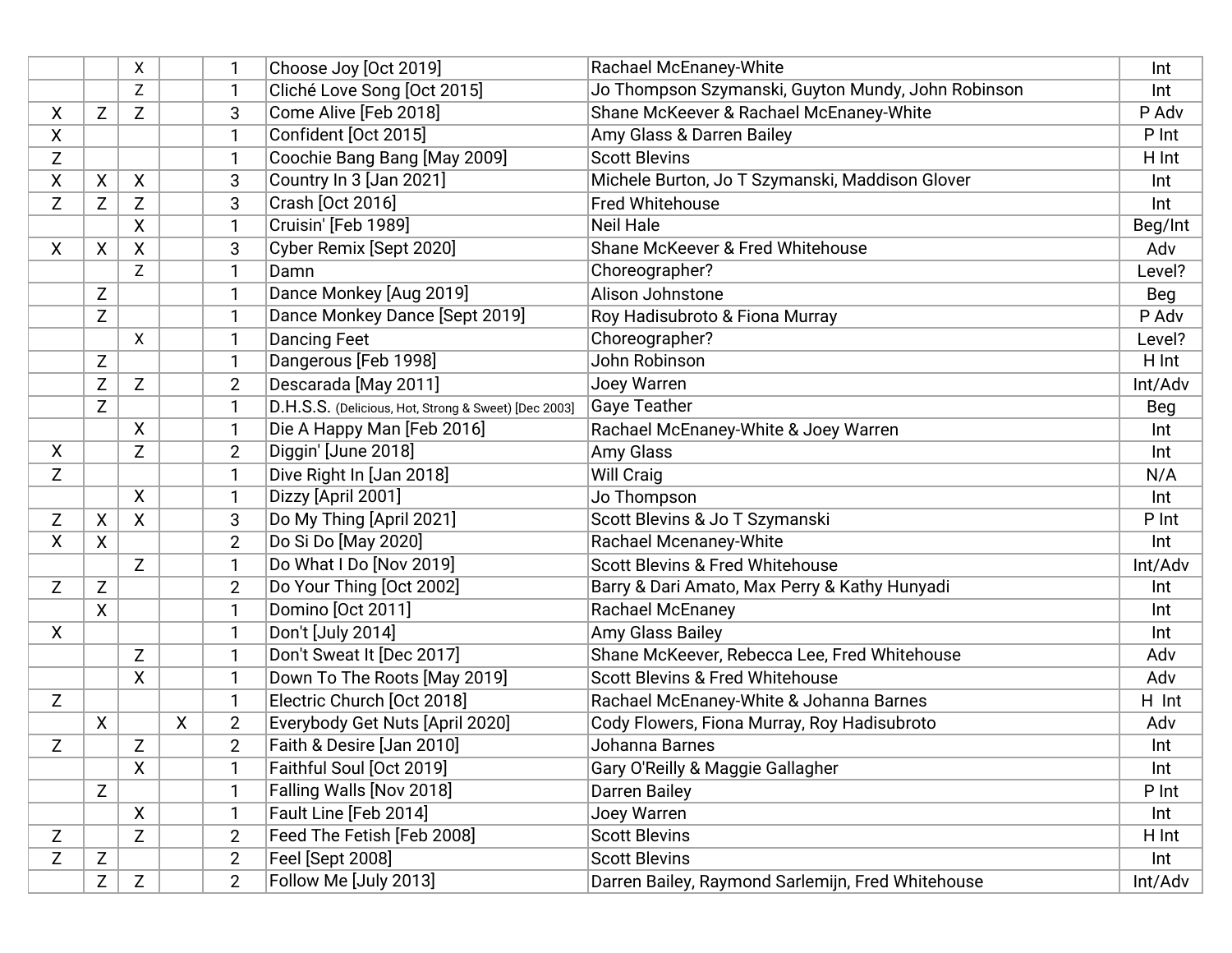|                    |                  | Z                         | X            | $\overline{2}$ | Foolish [Nov 2020]              | Darren Bailey                                     | Int        |
|--------------------|------------------|---------------------------|--------------|----------------|---------------------------------|---------------------------------------------------|------------|
|                    |                  | Z                         |              | $\mathbf{1}$   | Four Leaf Clover [May 2018]     | Amy Glass & Darren Bailey                         | Int        |
|                    | $\mathsf{Z}$     |                           |              | 1              | Fragile [June 2016]             | Guyton Mundy, Fred Whitehouse, JP Madge           | Adv        |
| X                  |                  |                           |              | $\mathbf{1}$   | Freak A Little More [Sept 2011] | <b>Scott Blevins</b>                              | Int        |
| Z                  |                  |                           |              | $\mathbf{1}$   | Freaky Skillz [Oct 2007]        | Shaz Walton                                       | Int/Adv    |
|                    |                  | Z                         |              | $\mathbf{1}$   | Free Fallin' [Aug 2011]         | Rachael McEnaney, Deborah Szekely, Brennar Goree  | Adv        |
|                    |                  |                           | $\mathsf{X}$ | 1              | Genetics [Sept 2019]            | Rebecca Lee                                       | Int/Adv    |
|                    | Z                |                           |              | 1              | Get It Right [June 2018]        | <b>Maddison Glover</b>                            | Imp        |
|                    | Z                |                           |              | $\mathbf{1}$   | Get Out the Kitchen [June 2016] | Joey Warren                                       | P Adv      |
|                    | X                |                           |              | $\mathbf{1}$   | Get Wild [Released May 2019]    | Maddison Glover & Jo Thompson Szymanski           | P Int      |
|                    |                  | X                         |              | $\mathbf{1}$   | Ghost Train [Dec 1997]          | Kathy Hunyadi                                     | <b>Beg</b> |
|                    | X                |                           | X            | $\overline{2}$ | Girl Crush [March 2015]         | Rachael McEnaney & Alison Johnstone               | H Int      |
|                    |                  | Z                         |              | 1              | Go                              | Choreographer?                                    | Level?     |
|                    |                  |                           | X            | $\mathbf{1}$   | Going Going Gone                | <b>Maddison Glover</b>                            | Int        |
| Χ                  |                  |                           | X            | $\overline{2}$ | Good As You [May 2019]          | Michael Barr & Michele Burton                     | Int        |
| Z                  | X                | $\mathsf{X}$              |              | 3              | Good To Go [Feb 2021]           | <b>Scott Blevins</b>                              | Int        |
|                    |                  |                           | X            |                | Gorgeous [March 2016]           | Darren Bailey & Raymond Sarlemijn                 | Int        |
|                    |                  | X                         | $\mathsf{X}$ | $\overline{2}$ | Gotta Have It                   | Joey Warren                                       | Adv        |
| $\mathsf{X}$       |                  |                           |              | 1              | Groovy Love [July 2018]         | Fred Whitehouse, Daniel Trepat, Jonas Dahlgren    | Imp        |
| Z                  |                  | Z                         |              | $\overline{2}$ | Gyrate [Nov 2007]               | Adam Berman, Roberto Corporan, Amy Spencer        | Adv        |
| Z                  |                  | X                         |              | $\overline{2}$ | Hairspray [July 2012]           | Simon Ward & Rachael McEnaney                     | P H Int    |
| X                  |                  |                           |              | $\mathbf{1}$   | Half Past Tipsy [Oct 2019]      | Rachael McEnaney-White & Maddison Glover          | Imp        |
| Z                  | X                | Z                         |              | 3              | Have Fun Go Mad [Aug 1999]      | <b>Scott Blevins</b>                              | Int        |
| X                  | Z                |                           |              | $\overline{2}$ | Hideaway Cha [Sept 2000]        | Joanne Brady, Jamie Davis Marshall, & Jo Thompson | Int        |
|                    | Z                | Z                         |              | $\overline{2}$ | Hold Your Horses [April 2001]   | A.T. Kinson & Tom Mickers                         | Int/Adv    |
|                    | Z                |                           |              | $\mathbf{1}$   | How I Want Ya [March 2016]      | Joey Warren & Rachael McEnaney                    | P Adv      |
| X                  |                  |                           |              | $\mathbf{1}$   | I Close My Eyes [March 2018]    | <b>Hazel Pace</b>                                 | Beg        |
|                    | $\boldsymbol{X}$ |                           |              | $\mathbf{1}$   | If You Ever [Oct 2017]          | Joey Warren & Heidi Oswald                        | Int        |
|                    | $\boldsymbol{X}$ |                           |              | $\mathbf{1}$   | I'm Here For You [Nov 2020]     | <b>Amy Glass</b>                                  | Int        |
| X                  |                  |                           |              | $\mathbf{1}$   | Imelda's Way [May 2012]         | Adrian Churm                                      | Beg/Imp    |
| χ                  | X                | Z                         |              | 3              | In The Six [March 2019]         | Shane McKeever & Joey Warren                      | Adv        |
|                    |                  | Z                         |              | 1              | It Don't Matter [May 2013]      | Joey Warren                                       | P H Int    |
| Z                  | $\boldsymbol{X}$ | $\boldsymbol{\mathsf{X}}$ | $\mathsf{X}$ | $\overline{4}$ | It's Go Time [March 2021]       | Shane McKeever & Fred Whitehouse                  | P Adv      |
|                    |                  | Z                         |              | 1              | Jesse James [April 2009]        | Rachael McEnaney-White                            | H Int/Adv  |
|                    | Z                |                           |              | $\mathbf{1}$   | Jukebox [March 2001]            | Jo Thompson                                       | Int        |
| $\pmb{\mathsf{X}}$ |                  | $\mathsf{X}$              |              | $\overline{2}$ | Just A Phase [Jan 2019]         | Maddison Glover & Fred Whitehouse                 | Int        |
| X                  |                  |                           |              | -1             | Just Be [Nov 2014]              | Fred Whitehouse & Darren Bailey                   | Int        |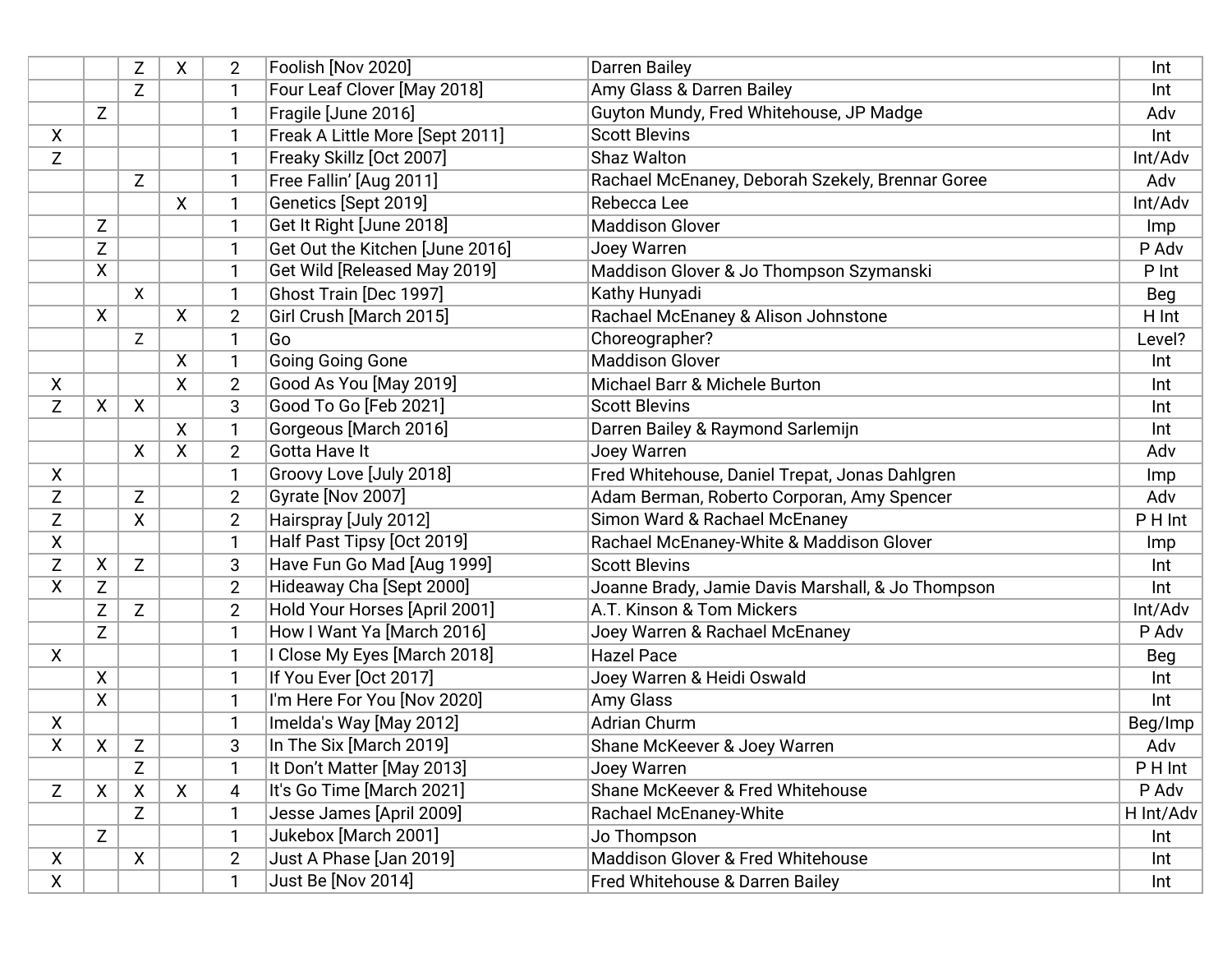| X            |             | Z            | X  | 3              | Keeping Me Alive [March 2020]          | <b>Rachael McEnaney-White</b>                                              | Int/Adv   |
|--------------|-------------|--------------|----|----------------|----------------------------------------|----------------------------------------------------------------------------|-----------|
|              | X           |              |    | 1              | Knockin' Boots [March 2019]            | <b>Hana Ries</b>                                                           | Beg       |
| Χ            | X           |              |    | $\overline{2}$ | Knockin' Boots [March 2019]            | <b>Cody Flowers</b>                                                        | Imp       |
| X            |             |              |    | 1              | L.I.L.Y. (Like Love You) [May 2019]    | <b>Darren Bailey</b>                                                       | L Int     |
|              |             | Z            |    | 1              | La Bomba [Feb 2020]                    | Fred Whitehouse & Shane McKeever                                           | Int/Adv   |
|              |             | Z            |    | 1              | Last Minute [Jan 2007]                 | Rachael McEnaney & Joey Warren                                             | Int/Adv   |
| Z            |             |              |    | $\mathbf{1}$   | Lay It Back [Sept 2017]                | Shane McKeever, Fred Whitehouse, Guyton Mundy                              | Adv       |
| χ            |             |              |    | 1              | Lay Low [Aug 2015]                     | <b>Darren Bailey</b>                                                       | Imp       |
| X.           |             | Z            |    | $\overline{2}$ | Let It Out [March 2017]                | <b>Rachael McEnaney-White</b>                                              | Int/Adv   |
|              |             | Z            |    | 1              | Let Me Love You [March 2002]           | Masters In Line (Rachael McEnaney, Rob Fowler, Paul McAdam, Pedro Machado) | Int/Adv   |
| X            | Z           |              |    | $\overline{2}$ | Levitating [2020]                      | Fiona Murray & Roy Hadisubroto                                             | P Int/Adv |
|              | Z           |              |    | 1              | Life Is A Lesson [Jan 2020]            | Darren Bailey & Fred Whitehouse                                            | L Int     |
|              |             |              | X  | 1              | Lifeline [May 2021/Released June 2021] | Niels Poulsen                                                              | Int       |
| X            | X           |              |    | $\overline{2}$ | Limelight [Aug 2019]                   | <b>Fred Whitehouse</b>                                                     | Adv       |
|              | Z           |              |    | 1              | <b>Little Red Corvette</b>             | Rachael McEnaney OR Rob Glover?                                            |           |
|              | Z           |              | X. | $\overline{2}$ | Madelyn [May 2021]                     | <b>Darren Bailey</b>                                                       | Int/Adv   |
|              | $\mathsf Z$ |              | χ  | $\overline{2}$ | Madness [April 2013]                   | <b>Vickie St Pierre</b>                                                    | Int       |
| Z            | Z           |              |    | $\overline{2}$ | Main Attraction [Sept 2016]            | Joey Warren, Jannie Tofte Andersen & Kirsten Matthiessen                   | Adv       |
|              | χ           | Z            |    | $\overline{2}$ | Make It Shake [Oct 2014]               | Fred Whitehouse & Darren Bailey                                            | Adv       |
|              |             | X            |    | 1              | Mamma Maria [May 2009]                 | <b>Frank Trace</b>                                                         | U Beg     |
|              | Z           |              |    | 1              | Mirrors [June 2013]                    | Will Craig & Amy Glass                                                     | Int/Adv   |
|              |             | $\mathsf{X}$ |    | $\mathbf{1}$   | Mmm Bop [May 1998]                     | <b>Kelly Kaylin</b>                                                        | Int       |
| X            |             |              |    | 1              | Mmm Yeah [April 2014]                  | Rachael McEnaney, Joey Warren, Roy Hadisubroto                             | Adv       |
|              |             | Z            |    | $\mathbf{1}$   | More Dessert [May 2016]                | Guyton Mundy & Klara Wallman                                               | P Int     |
| X            | X           | X            |    | 3              | Moses Roses Toeses [Nov 2020]          | Amy Glass                                                                  | Imp/Int   |
|              | Z           |              |    | 1              | Moves [Aug 2019]                       | Simon Ward & Shane McKeever                                                | Int       |
| Z            |             |              |    | 1              | Mr Put It Down [June 2015]             | Rachael McEnaney-White & Trevor Thornton                                   | Int/Adv   |
|              |             | X            |    | 1              | Muddy Water Healing [March 2021]       | Maddison Glover & Adrian Lefebour                                          | Imp       |
|              | Z           | Z            |    | $\overline{2}$ | New Thang [Sept 2015]                  | Rebecca Lee, Philip Sobrielo, Raymond Sarlemijn                            | P Int     |
| Z            |             |              |    | 1              | New York 2 LA [Dec 2013]               | <b>Rachael McEnaneny</b>                                                   | Int/Adv   |
|              |             | Z            | X  | $\overline{2}$ | No Expectations [June 2021]            | Jason Takahashi                                                            | H Int     |
| Z            |             |              |    | 1              | No Stress [July 2017]                  | Shane McKeever                                                             | Int       |
|              | Z           |              |    | 1              | No Vacancy [April 2015]                | <b>Trevor Thornton</b>                                                     | Int       |
| Ζ            | X           | $\mathsf{X}$ |    | 3              | Nobody [Feb 2020]                      | <b>Scott Blevins</b>                                                       | P Int     |
| X            |             |              |    | 1              | Nobody Warned Me                       | John Robinson                                                              | Int       |
| $\mathsf{X}$ | X           | $\mathsf{X}$ |    | 3              | Nothing But You [Feb 2019]             | <b>Darren Bailey</b>                                                       | Int       |
|              | Z           |              |    |                | Now Or Never [Sept 1999]               | Kathy Hunyadi                                                              | Int       |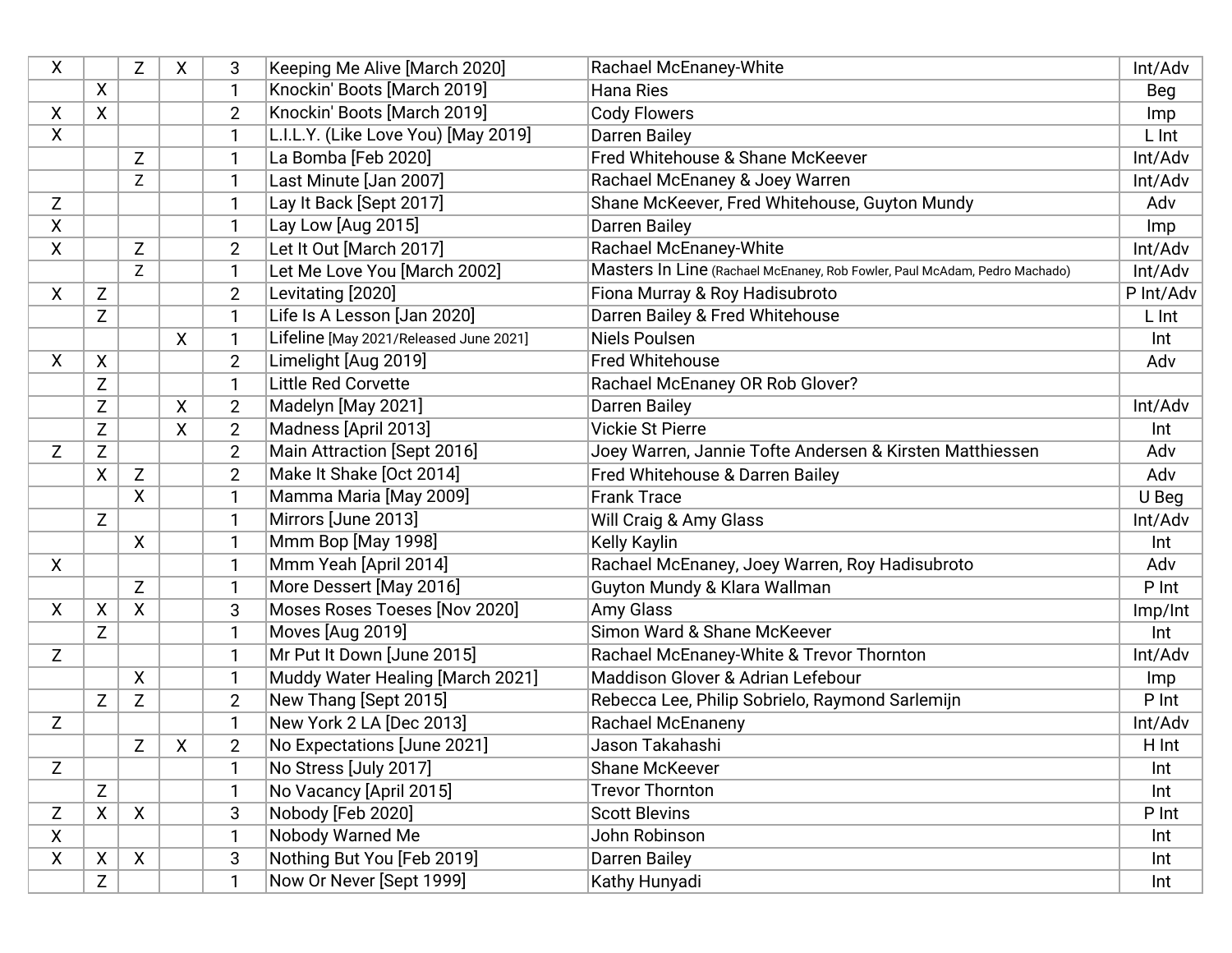| Z            | Z                  |              |   | $\overline{2}$ | Nu Flow [Dec 2003]                        | Rachael McEnaney & Paul McAdam                                                | Adv       |
|--------------|--------------------|--------------|---|----------------|-------------------------------------------|-------------------------------------------------------------------------------|-----------|
|              | Z                  | X            |   | $\overline{2}$ | Off The Chain [June 2014]                 | Fred Whitehouse & Darren Bailey                                               | P Int/Adv |
|              | Z                  |              |   | 1              | Oh Ruby [Jan 2010]                        | Debbie McLaughlin Rushton                                                     | P Int/Adv |
|              | Z                  |              |   | 1              | One Less [Aug 2014]                       | Joey Warren & Brenna Stith                                                    | P Int     |
|              |                    | Z            | χ | $\overline{2}$ | Ooops Baby [Dec 2016]                     | Rachael McEnaney-White & Cody Flowers                                         | Int       |
| X            |                    | Z            |   | $\overline{2}$ | Out Like That [July 2015]                 | <b>Trevor Thornton</b>                                                        | Int       |
|              |                    | Z            |   | 1              | Party In the Hills [Sept 2019]            | Joey Warren, Fred Whitehouse, Shane McKeever                                  | Adv       |
|              |                    | $\mathsf Z$  |   | 1              | Party Night [Feb 2015]                    | Roy Hadisubroto & Fiona Murray                                                | P Imp     |
| Z            |                    |              |   | 1              | Pieces [June 2016]                        | <b>Dustin Betts</b>                                                           | Int       |
|              |                    | Z            |   | 1              | Pink Champagne [Jan 2017]                 | <b>Rachael McEnaney-White</b>                                                 | Int       |
|              | Z                  |              |   | 1              | Play That Sax [Oct 2017]                  | Michael Metzger                                                               | Int       |
| Z            |                    |              | X | $\overline{2}$ | Poetry In Motion [July 2004]              | Masters In Line                                                               | Int       |
| X            | X                  |              |   | $\overline{2}$ | Power Mix [June 2017]                     | <b>Maddison Glover</b>                                                        | P H Int   |
|              | Z                  |              |   | 1              | Rapper's Delight [Jan 2010]               | <b>Rachael McEnaney</b>                                                       | V Adv     |
| Z            | Z                  | Z            |   | 3              | Revolution [Oct 2018]                     | <b>Fred Whitehouse</b>                                                        | Adv       |
|              |                    | Z            |   | 1              | Rock this Party [Nov 2016]                | Simon Ward                                                                    | Int       |
| X            |                    |              |   | 1              | Run Me Like A River [March 2017]          | Kinsers, Guillaume Richard, Roy Verdonk, Jef Camps                            | L Adv     |
| Z            |                    | Z            |   | $\overline{2}$ | Sanctify My Sins [Aug 2018]               | Shane McKeever, Rebecca Lee, Debbie Rushton                                   | Adv       |
|              |                    | $\mathsf{Z}$ |   | $\mathbf{1}$   | Second Time Around [July 2018]            | Darren Bailey & Fred Whitehouse                                               | Int       |
| X            | X                  | X            |   | 3              | Senorita La-La-La [June 2019]             | Julia Wetzel                                                                  | Beg/Imp   |
| X.           | X                  | X            |   | 3              | Shady [Dec 2016]                          | Darren Bailey, Amy Glass, Fred Whitehouse                                     | Int       |
|              |                    | X            |   | 1              | Shakin' My Head [Oct 2013]                | <b>Guyton Mundy &amp; Rachael McEnaney</b>                                    | P Int     |
|              | Z                  |              |   | 1              | She Used to Be Mine [March 2017]          | Rachael McEnaney-White & Caroline Pillar                                      | Adv       |
|              |                    | Z            |   | 1              | Shoop [Dec 2009]                          | Daniel Trepat, Darren Bailey, Pim van Grootel, Raymond Sarlemijn, Roy Verdonk | Beg/Int   |
|              |                    | Z            |   | 1              | Shoot My Shot [July 2019]                 | Chris Jacques                                                                 | Int       |
| X.           | X                  | X            |   | 3              | Shot Of Tequila [June 2019]               | Fred Whitehouse                                                               | Int       |
|              |                    | Z            |   | 1              | Shut Up and Dance [Feb 2015]              | <b>Cody Flowers</b>                                                           | Int       |
|              | X                  |              |   | $\mathbf{1}$   | Simplemente [Oct 2005]                    | <b>Kate Sala</b>                                                              | Int       |
|              | $\pmb{\mathsf{X}}$ |              |   | 1              | Simply the Best [March 2019]              | Rachael McEnaney-White Maddison Glover                                        | Int       |
|              |                    | Z            |   | 1              | Skiffle Time [Feb 2012]                   | Darren Bailey                                                                 | Int       |
|              | Z                  |              |   | 1              | Skinny Love [June 2013]                   | Roy Hadisubroto & Raymond Sarlemijn                                           | Int/Adv   |
|              | Z                  |              |   | 1              | Slow Burn [March 2004]                    | John Robinson & Kathy Hunyadi                                                 | Int       |
| $\mathsf{X}$ |                    |              |   | 1              | Slowly, Gently, Softly (SGS) [April 2017] | <b>Gary O'Reilly</b>                                                          | Int       |
| Z            |                    |              |   | 1              | Somewhere With You [Nov 2010]             | Junior Willis & Scott Schrank                                                 | Beg/Int   |
| X            | X                  | Z            |   | 3              | Soul Shake [Aug 2019]                     | Fred Whitehouse                                                               | Int       |
|              | Z                  |              |   | 1              | Sound of Silence [Sept 2016]              | <b>Guyton Mundy</b>                                                           | Adv       |
|              |                    | Z            |   | 1              | Speechless [Date Choreographed?]          | <b>Tom Mickers</b>                                                            | Adv       |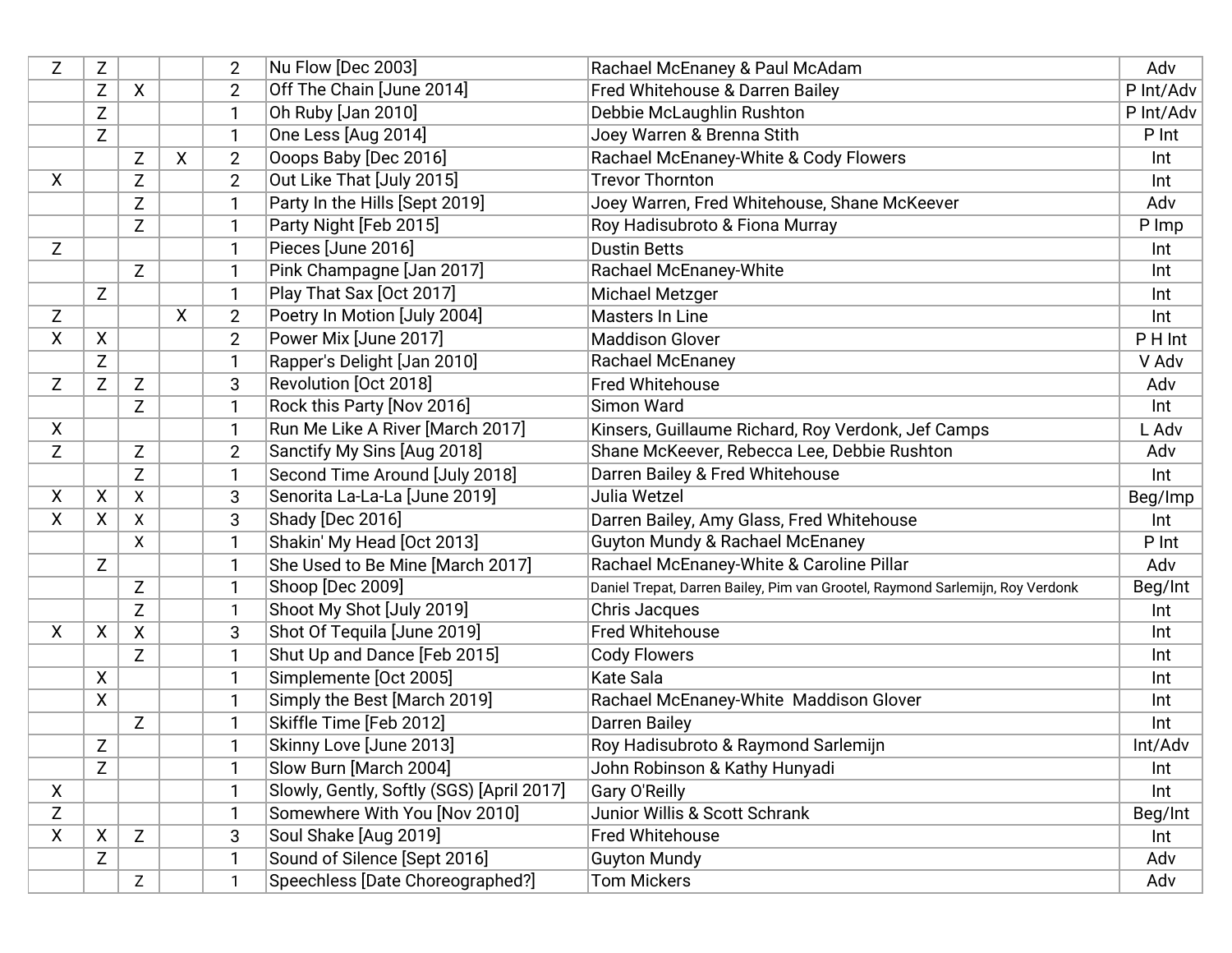|    | Z |              |   | 1              | Spiderweb [Nov 2015]             | <b>Brenna Stith</b>                                                            | Int       |
|----|---|--------------|---|----------------|----------------------------------|--------------------------------------------------------------------------------|-----------|
|    |   | X            |   | 1              | Stitches [Sept 2015]             | <b>Amy Glass</b>                                                               | Imp       |
|    |   | Z            |   | 1              | Stomp Your Feet [Nov 2016]       | <b>Shane McKeever</b>                                                          | P Adv     |
| Z  |   | Z            |   | $\overline{2}$ | Street Soul [Oct 2004]           | Masters In Line                                                                | Int       |
|    |   |              | X | $\mathbf{1}$   | <b>Stressed</b>                  | <b>Dustin Betts</b>                                                            | H Int     |
| Z  |   |              |   | 1              | Strip It Down [Oct 2015]         | <b>Rachael McEnaney</b>                                                        | Int       |
| Z  |   |              |   | 1              | <b>Stuck [Oct 2012]</b>          | Rachael McEnaney-White & Joey Warren                                           | Int/Adv   |
|    |   | Z            |   | 1              | Stupid In Love [Jan 2010]        | <b>Rachael McEnaney</b>                                                        | Adv       |
|    | X |              |   | 1              | Sugar Honey I.T. [Sept 2015]     | Johanna Barnes                                                                 | Int       |
|    | Z |              |   | 1              | Sugar Rush [Feb 2015]            | <b>Trevor Thornton</b>                                                         | H Int     |
|    |   | X            |   | 1              | Swamp Thang [Jan 1996]           | Max Perry                                                                      | Beg/Int   |
|    | X | $\mathsf{X}$ |   | $\overline{2}$ | Sweet Caroline [Nov 2017]        | <b>Darren Bailey</b>                                                           | P Imp     |
|    | X | Z            |   | $\overline{2}$ | Swing Your Chains [April 2003]   | Dee Soares & Shaun McGuire                                                     | Int       |
|    | Z |              |   | $\mathbf{1}$   | Syncopated Rhythm [Aug 1999]     | Rob & Michelle Fowler                                                          | Int       |
|    |   | Z            |   | 1              | Take A Picture [June 2020]       | <b>Scott Blevins</b>                                                           | P Int/Adv |
|    | Z |              |   | 1              | Talkin' To the Moon [March 2011] | Joey Warren                                                                    | H Int     |
|    | χ |              |   | 1              | Taps [Aug 2018]                  | <b>Darren Bailey</b>                                                           | Int/Adv   |
|    | X |              |   | 1              | <b>Texas Time</b>                | Various                                                                        | Various   |
| X  | X | $\mathsf{X}$ |   | 3              | The Bounce [Sept 2018]           | Jo Thompson Szymanski & Scott Blevins                                          | Int       |
|    | Z | Z            |   | $\overline{c}$ | The Queen [May 2015]             | Rémi Lemaire, Guillaume Richard, Gaëtan Bachellerie                            | Imp       |
|    |   | Z            |   | 1              | The Show [May 2019]              | Guillaume Richard & Debbie Rushton                                             | P Int     |
| X. | Χ | X            |   | 3              | The Vibe [May 2020]              | Tim Johnson                                                                    | Int       |
|    | Z |              |   | 1              | Throwback Love [June 2017]       | Pim van Grootel, Jose MB Vane, Raymond Sarlemijn, Jean-Pierre Madge            | P Int     |
| Z  | Z | X            |   | 3              | Thy Will [Feb 2017]              | Joey Warren                                                                    | Int/Adv   |
|    | Z |              |   | 1              | Tick Tick Boom [May 2017]        | Tim Johnson, Jean-Pierre Madge, Debbie Rushton                                 | PHInt     |
| Z  |   |              |   | 1              | TipToe [Jan 2018]                | Fred Whitehouse                                                                | Adv       |
|    | X |              |   | $\mathbf{1}$   | <b>Too Late For Lullabies</b>    | <b>Christopher Gonzalez</b>                                                    | Int       |
| Z  |   |              |   | 1              | Trespassing [March 2013]         | Fred Whitehouse & Darren Bailey                                                | Int/Adv   |
|    | Z | $\mathsf{X}$ |   | $\overline{2}$ | Tush Push [1997]                 | Jim Ferrazzano & Kenneth Engel                                                 | Beg/Int   |
|    | Z | X            | X | 3              | Unforgettable [Oct 2019]         | Darren Bailey                                                                  | Int       |
|    |   | Z            |   | 1              | Uphill Battle [July 2018]        | Joey Warren                                                                    | N/A       |
|    |   | X            | X | $\overline{2}$ | Upside Shake [March 2021]        | Cody Flowers & Michelle Ridley                                                 | Int       |
| Z  | Z |              |   | $\overline{2}$ | Vampire City [June 2018]         | Niels Poulsen & Shane McKeever                                                 | P Adv     |
|    | Ζ | X            |   | $\overline{2}$ | Vanotek Cha [March 2018]         | Gary O'Reilly                                                                  | Int       |
| Z  | X | X            | X | 4              | Wait For It [Dec 2020]           | Chris Jacques                                                                  | P Adv     |
|    | X |              |   | 1              | Wakey Wakey [Jan 2015]           | Scott Blevins & Jo T Szymanski                                                 | E Int     |
| X  | X |              |   | $\overline{2}$ | Watch The Tempo [March 2018]     | Joey Warren, Guillaume Richard, Fred Whitehouse, Shane Mckeever, Gemma Ridyard | Adv       |